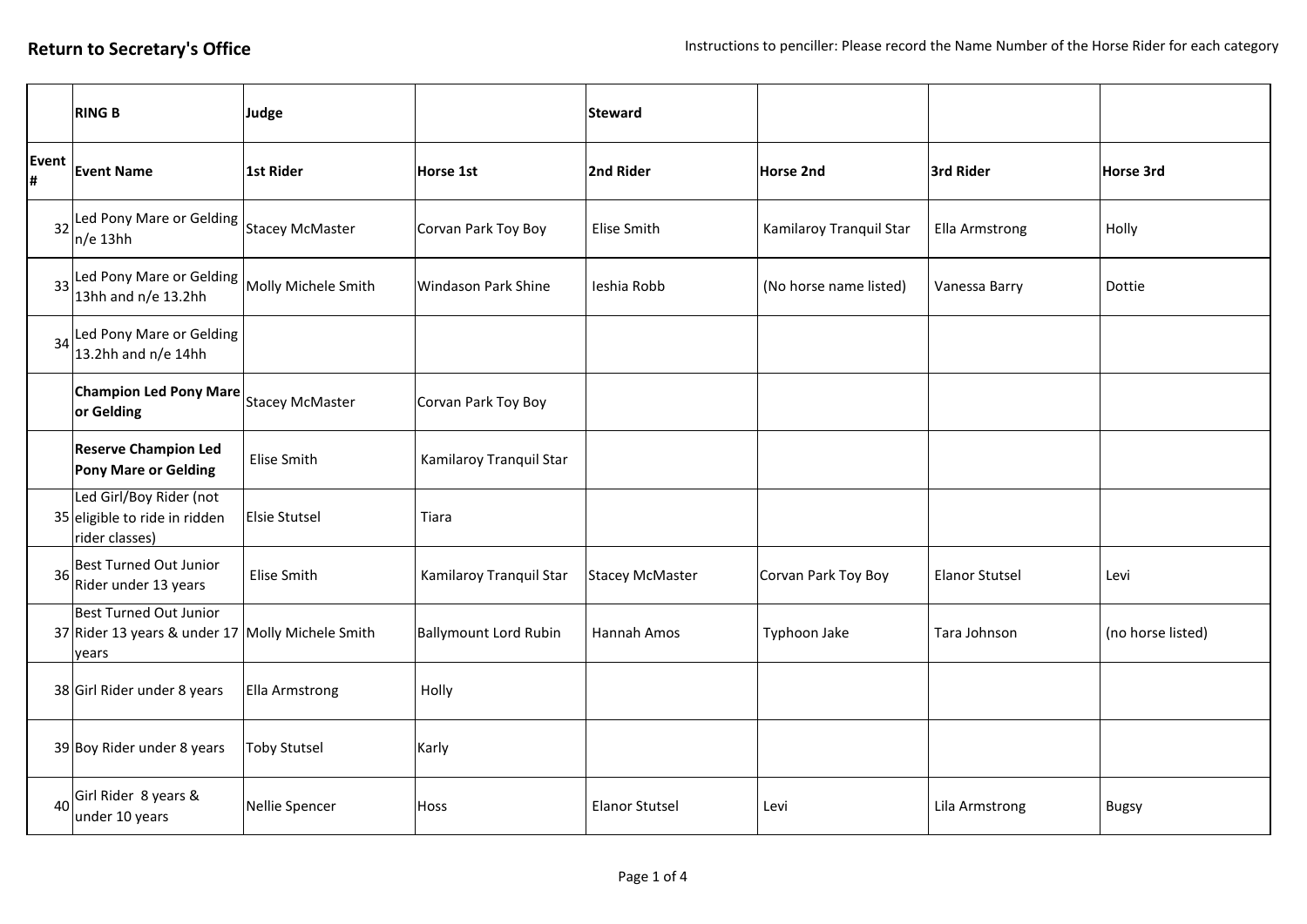|             | <b>RING B</b>                                             | Judge                  |                              | <b>Steward</b>             |                                |             |              |
|-------------|-----------------------------------------------------------|------------------------|------------------------------|----------------------------|--------------------------------|-------------|--------------|
| Event<br> # | <b>Event Name</b>                                         | 1st Rider              | <b>Horse 1st</b>             | 2nd Rider                  | Horse 2nd                      | 3rd Rider   | Horse 3rd    |
| 41          | Boy Rider 8 years &<br>under 10 years                     | Jesse McInerney        | Weafa                        |                            |                                |             |              |
| 42          | Girl Rider 10 years &<br>under 12 years                   | <b>Stacey McMaster</b> | Corvan Park Toy Boy          | Elise Smith                | Kamilaroy Tranquil Star        | Bella Donn  | Destiny      |
| 43          | Boy Rider 10 years &<br>under 12 years                    |                        |                              |                            |                                |             |              |
| 44          | Girl Rider 12 years &<br>under 15 years                   | Molly Michele Smith    | <b>Ballymount Lord Rubin</b> | Makaylah McMaster          | Goldiva                        | Laura Manns | Toby         |
| 45          | Boy Rider 12 years &<br>under 15 years                    | Sam Smith              |                              |                            |                                |             |              |
| 46          | Girl Rider 15 years &<br>under 17 years                   | <b>Bridget Yeomans</b> | Critter                      | Tara Johnston              | No horse listed                | Hannah Amos | Typhoon Jake |
|             | $47$ Boy Rider 15 years &<br>under 17 years               |                        |                              |                            |                                |             |              |
|             | <b>Champion Junior Girl</b><br><b>Rider &amp; Reserve</b> | <b>Stacey McMaster</b> | <b>Corvan Park Toy Boy</b>   | <b>Elise Smith</b>         | <b>Kamilaroy Tranquil Star</b> |             |              |
|             | <b>Champion Junior Boy</b><br><b>Rider &amp; Reserve</b>  | <b>Toby Stutsel</b>    | <b>Karly</b>                 |                            |                                |             |              |
|             | <b>Champion Senior Girl</b><br><b>Rider &amp; Reserve</b> | <b>Bridget Yeomans</b> | <b>Critter</b>               | <b>Molly Michele Smith</b> | <b>Ballymount Lord Rubin</b>   |             |              |
|             | <b>Champion Senior Boy</b><br><b>Rider &amp; Reserve</b>  | <b>Sam Smith</b>       |                              |                            |                                |             |              |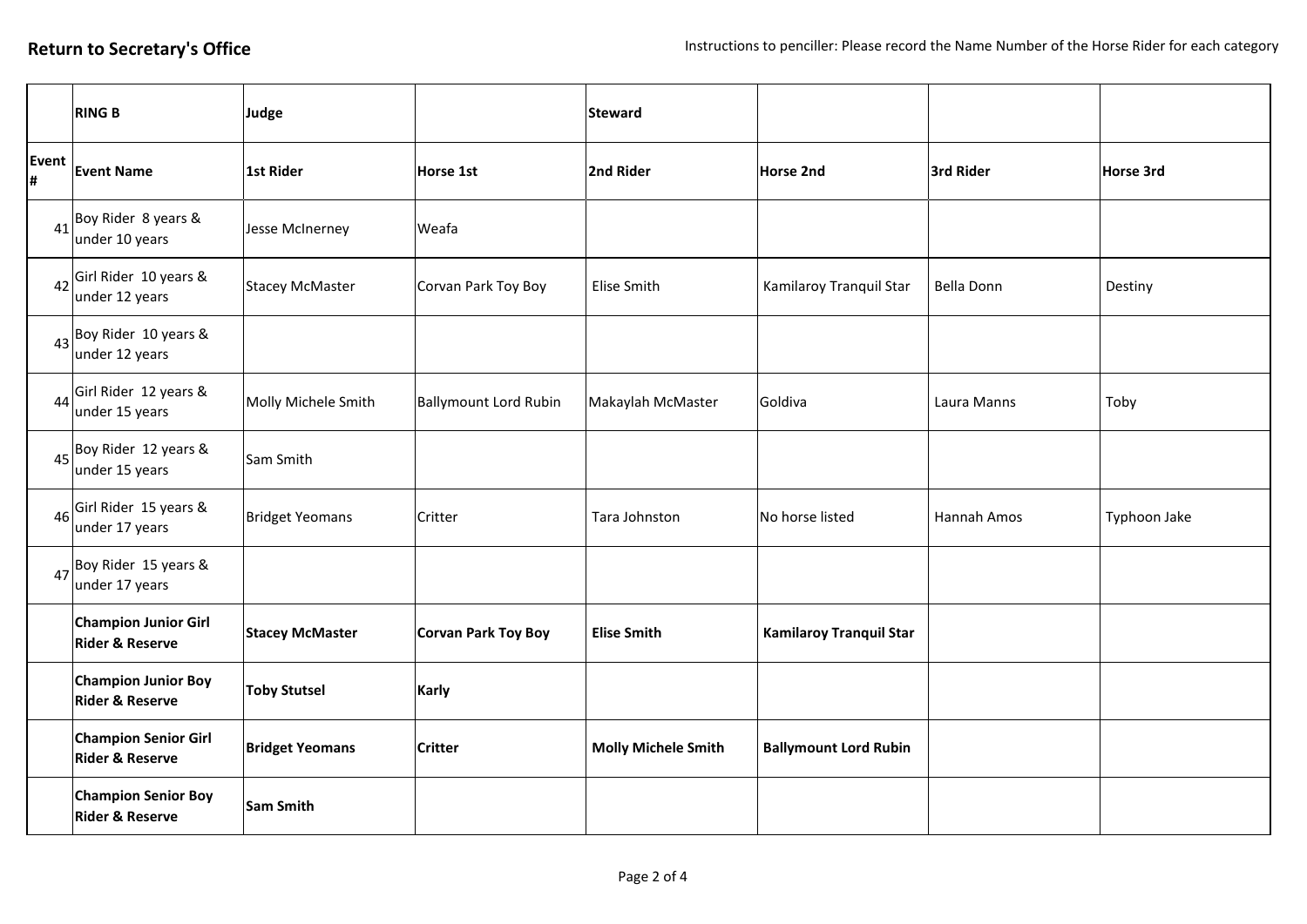|            | <b>RING B</b>                                                                                                 | Judge                              |                         | <b>Steward</b>                |                     |                                 |                   |
|------------|---------------------------------------------------------------------------------------------------------------|------------------------------------|-------------------------|-------------------------------|---------------------|---------------------------------|-------------------|
| Event<br># | <b>Event Name</b>                                                                                             | <b>1st Rider</b>                   | Horse 1st               | 2nd Rider                     | Horse 2nd           | 3rd Rider                       | Horse 3rd         |
| 48         | Best Pair Boy/Girl Rider<br>under 13 years                                                                    | Nellie Spencer, Laura<br>Manns     | Hoss & Toby             | Bella Donn, Ashlyn<br>Stutsel | Destiny & Winston   | Elanor Stutsel, Toby<br>Stutsel | Levi              |
|            | Best Pair Boy/Girl Rider<br>$49 13$ years and under 17<br>years                                               | Hannah Amos, Laura<br><b>Manns</b> | Typhoon Jake & Toby     |                               |                     |                                 |                   |
|            | <b>Jac Thompson</b><br><b>Memorial - Overall</b><br><b>Grand Champion Boy</b><br>or Girl                      | <b>Stacey McMaster</b>             | Corvan Park Toy Boy     |                               |                     |                                 |                   |
|            | <b>Perpetual Trophy for</b><br>Sportsmanship under<br>17 years (presented by<br><b>Ringmaster Frank Kerr)</b> | Ella Armstrong                     | Holly                   |                               |                     |                                 |                   |
|            | 50 Pony Hack n/e 12 hh                                                                                        | <b>Elanor Stutsel</b>              | Tiara                   | Ella Armstrong                | Holly               | Holly Bowan, Jesse<br>McInerney | Raven, Weafa      |
| 51         | Pony Hack 12hh & n/e<br>13hh                                                                                  | <b>Elise Smith</b>                 | Kamilaroy Tranquil Star | <b>Toby Stutsel</b>           | Karly               |                                 |                   |
| 52         | Pony Hack 13hh & n/e<br>13.2hh                                                                                | Molly Michele Smith                | Windason Park Shine     | Lila Armstrong                | <b>Bugsy</b>        | Ieshia Robb                     | (no horse listed) |
|            | $53$ Pony Hack 13.2hh & n/e<br>14hh                                                                           |                                    |                         |                               |                     |                                 |                   |
|            | Child's Pony Hack n/e<br>54 14hh - ridden by child<br>under 17 yrs                                            | <b>Elise Smith</b>                 | Kamilaroy Tranquil Star | Molly Michele Smith           | Windason Park Shine | <b>Elanor Stutsel</b>           | Tiara             |